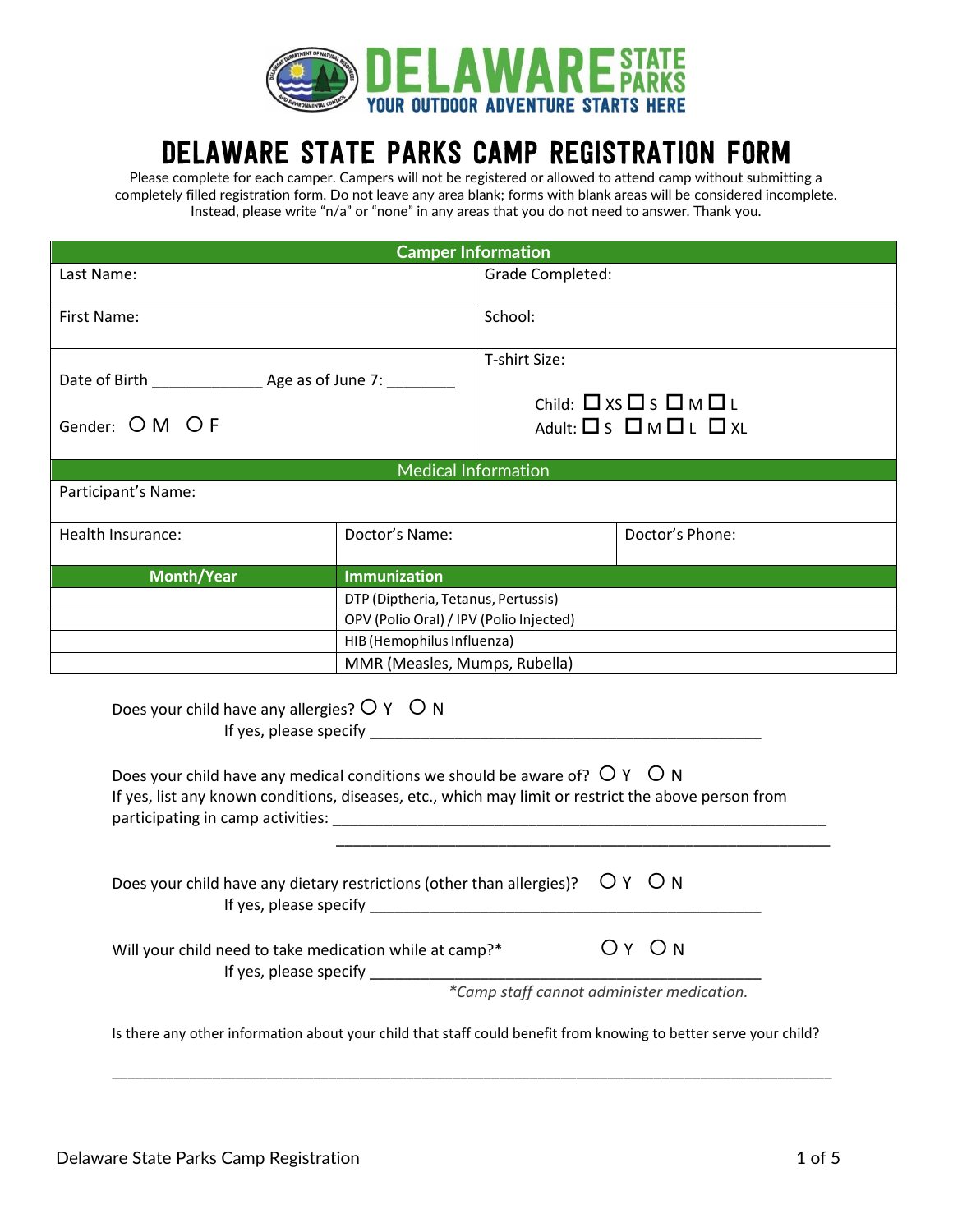## **Camp Registration**

Write the name of the camp that your child will attend for each applicable week (some weeks are partial - see camp descriptions for exact dates), and place dollar amount in the "Before Care" or "After Care" column for each week that you require these services. Please note: Not all parks offer before and after care.

| Date                            | <b>Camp Name</b> | Cost of | <b>Before</b> | After | <b>Total</b> |
|---------------------------------|------------------|---------|---------------|-------|--------------|
|                                 |                  | Camp:   | Care          | Care  | Cost:        |
| June $7 - 11$                   |                  |         |               |       |              |
|                                 |                  |         |               |       |              |
| June 14 - 18                    |                  |         |               |       |              |
|                                 |                  |         |               |       |              |
| June 21 - 25                    |                  |         |               |       |              |
|                                 |                  |         |               |       |              |
| June 26 - July 2                |                  |         |               |       |              |
|                                 |                  |         |               |       |              |
| July $5-9^*$<br>(some camps run |                  |         |               |       |              |
| July $6-9$ )                    |                  |         |               |       |              |
| July 10 - 16                    |                  |         |               |       |              |
|                                 |                  |         |               |       |              |
| July 19 - 23                    |                  |         |               |       |              |
|                                 |                  |         |               |       |              |
| July 26 - 30                    |                  |         |               |       |              |
|                                 |                  |         |               |       |              |
| August $2-6$                    |                  |         |               |       |              |
|                                 |                  |         |               |       |              |
| August 9 - 13                   |                  |         |               |       |              |
|                                 |                  |         |               |       |              |
| August 16 - 20                  |                  |         |               |       |              |
|                                 |                  |         |               |       |              |

**Total Cost:**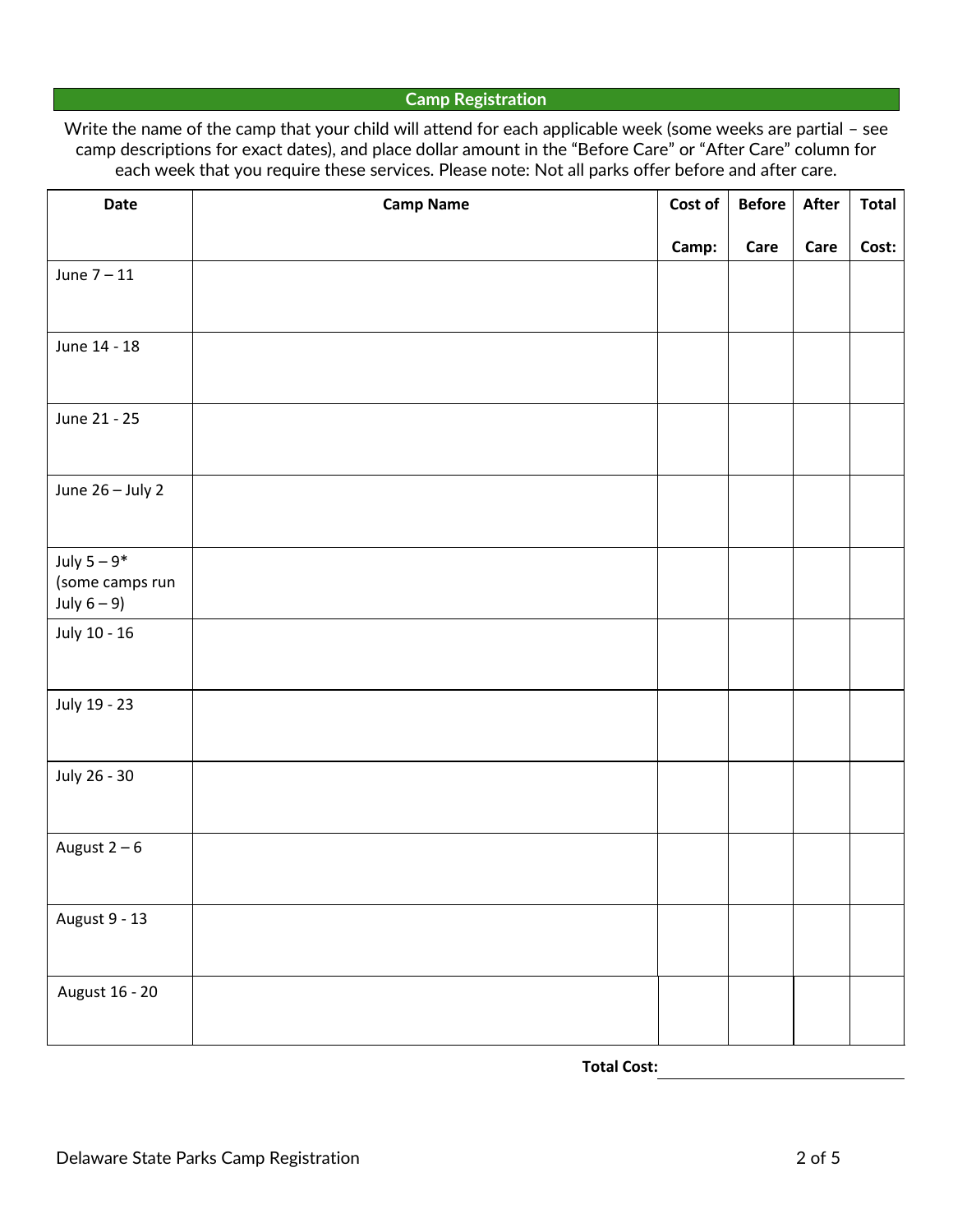## **Family Information**

| Parent/Guardian    | <b>Call First</b> | Parent/Guardian Call Second | <b>Address</b> |
|--------------------|-------------------|-----------------------------|----------------|
| Last Name:         |                   | Last Name:                  |                |
| First Name:        |                   | First Name:                 | Street:        |
| Home Phone:        |                   | Home Phone:                 |                |
| <b>Work Phone:</b> |                   | <b>Work Phone:</b>          | City:          |
| Cell:              |                   | Cell:                       | State:         |
| Email:             |                   | Email:                      | Zip Code:      |

#### **Emergency Contact Information**

#### *The emergency contacts will be notified if the parent/guardians listed above cannot be reached.*

|               | <b>Primary Emergency Contact</b> | <b>Secondary Emergency Contact</b> |             |  |
|---------------|----------------------------------|------------------------------------|-------------|--|
| Full Name:    |                                  | Full Name:                         |             |  |
| Relationship: | Work Phone:                      | Relationship:                      | Work Phone: |  |
| Home Phone:   | Cell:                            | Cell:<br>Home Phone:               |             |  |

#### **Cancellation Policy**

*Cancellation and/or requests to reschedule must be received 30 days before the start of camp and will be subject to a \$30 administrative fee. There will be no refunds or rescheduling within 30 days of the start of camp.*

 *\*Due to the Covid-19 pandemic, we are offering a liberal cancellation policy. At this time, full refunds will be given.\**

#### **Late Pick Up Policy**

*Please be respectful to our staff and pick your child up on time each day. If your child is not picked up 10 minutes after the end of camp or after care, you will be charge \$10 for each 5 minutes that you are late. A clock will be provided at sign in/out for your convenience, and camp staff has been instructed to refer to this clock to document late pick up times.* 

#### **Release of Minors**

*All campers are released at the end of camp to one of the individuals listed on this form. NO EXCEPTIONS! The camp will release the camper to one of the individuals listed on this form unless directed by a court to do otherwise.* 

*REMINDER:* Photo identification must be provided at time of pick up. My child may be released to the following individual(s):

| Name: | Telephone # |  |
|-------|-------------|--|
| Name: | Telephone # |  |
| Name: | Telephone # |  |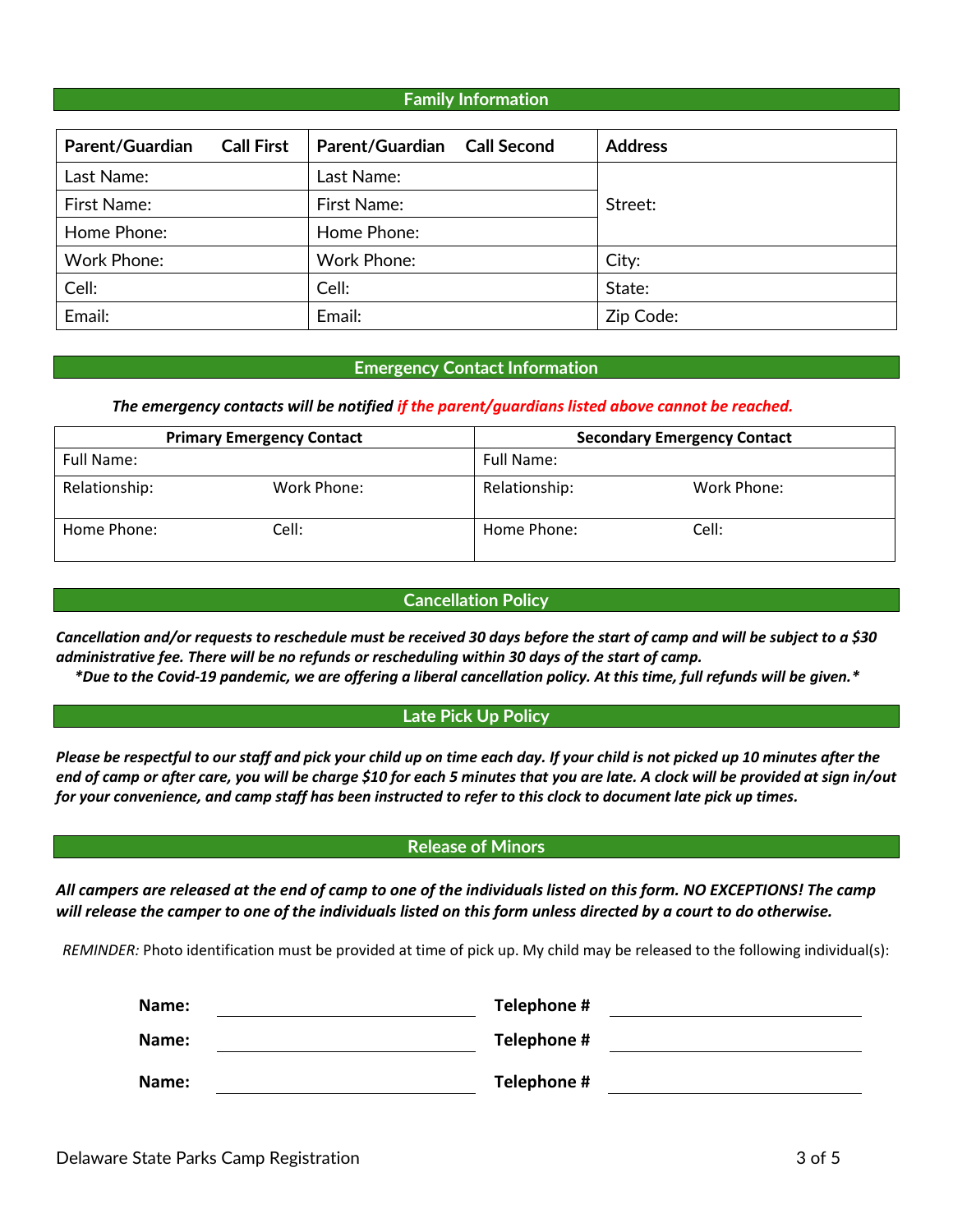## **Camp Disciplinary Policy**

Camp is meant to be a fun, educational and recreational activity. For the benefit of all campers, it is important that children behave appropriately within the camps. If it becomes necessary to take disciplinary action against a child, the steps followed are outlined below.

- $\bullet$  $1<sup>st</sup>$  incident: The camper will receive a verbal warning and an explanation as to why the behavior is inappropriate (whenever possible away from other campers).
- $\bullet$  $2<sup>nd</sup>$  incident: Staff will determine an appropriate consequence for the camper's actions (examples may include a time out or exclusion from participating in an activity). The camper's parents will be notified of the behavior when they arrive to pick the child up.
- $\bullet$   $3<sup>rd</sup>$  incident: The child will be excused from camp without a tuition refund.

# **Camper Code of Conduct**

The camp staff of Delaware State Parks reserves the right to bar any child from camp following a first incident in cases of serious behavior problems.

In order to maintain a safe and peaceful camp environment, we require parents and campers to read and understand the importance of abiding by the following code of conduct:

I will follow the camp schedule. I will bring only the listed items to camp (no weapons, electronic items, etc.). I will respect counselors, directors, and other campers by not using foul language, name calling or fighting. I will follow all safety rules set forth by the camp staff.

By submission of this form, I agree to help my child abide by this code of conduct.

# **Recreational Camps COVID-19 Guidance**

Delaware State Parks follows Delaware Health and Social Services, Division of Public Health guidance for its recreational camps. This may include Employee and Camper Screening per Division of Public Health Essential Screening Guidance. Through submission of this registration form, parents and guardians of campers agree that campers shall adhere to Division of Public Health guidance for COVID-19, including the possibility that campers will be sent home as appropriate for exposure and or illness/symptoms.

# **The remainder of this page intentionally left blank.**